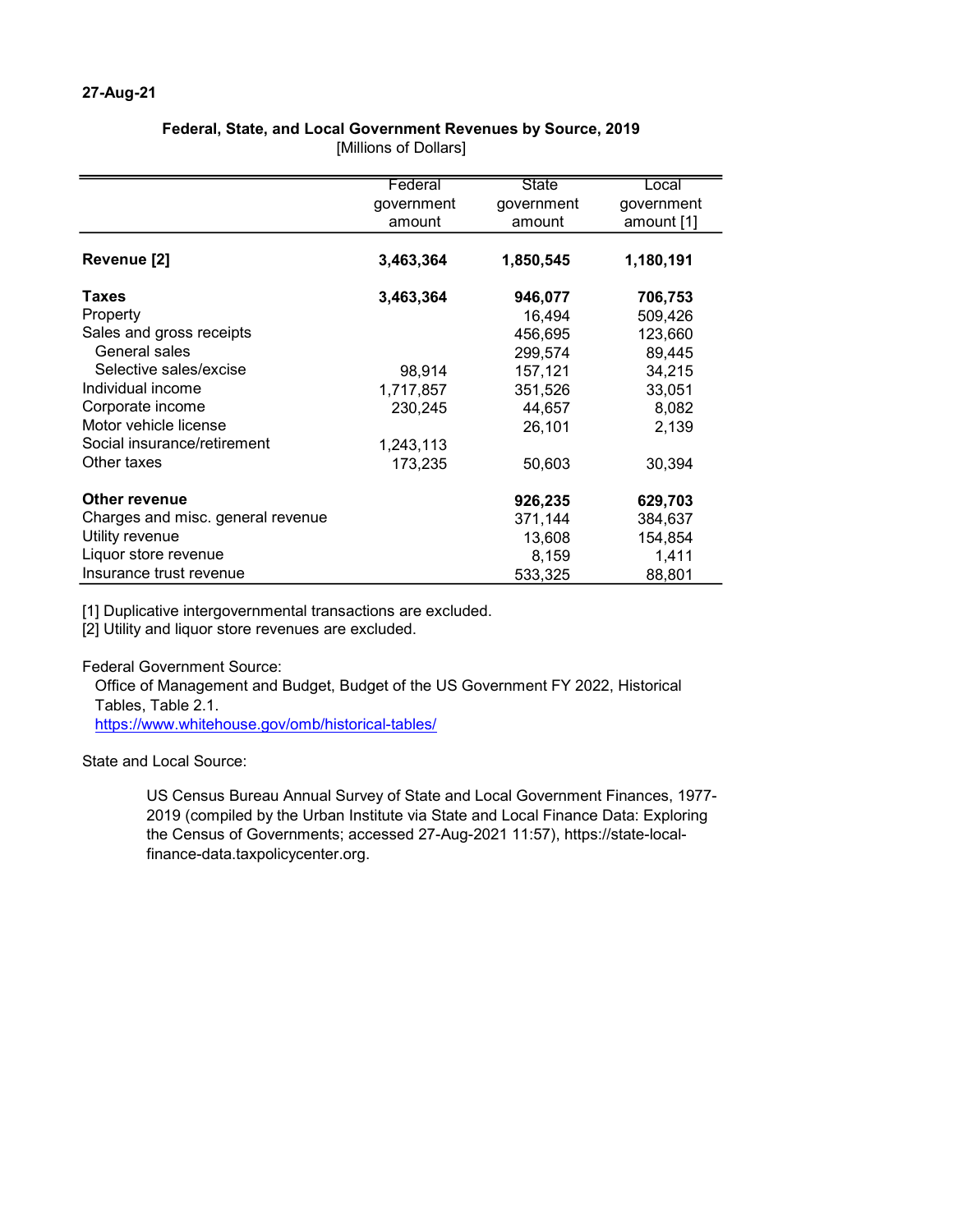## Federal, State, and Local Government Revenues by Source, 2018

[Millions of Dollars]

|                                   | Federal    | <b>State</b> | Local      |
|-----------------------------------|------------|--------------|------------|
|                                   | government | government   | government |
|                                   | amount     | amount       | amount [1] |
|                                   |            |              |            |
| Revenue [2]                       | 3,329,907  | 1,850,545    | 1,180,191  |
| Taxes                             | 3,329,907  | 946,077      | 706,753    |
| Property                          |            | 16,494       | 509,426    |
| Sales and gross receipts          |            | 456,695      | 123,660    |
| General sales                     |            | 299,574      | 89,445     |
| Selective sales/excise            | 94,986     | 157,121      | 34,215     |
| Individual income                 | 1,683,538  | 351,526      | 33,051     |
| Corporate income                  | 204,733    | 44,657       | 8,082      |
| Motor vehicle license             |            | 26,101       | 2,139      |
| Social insurance/retirement       | 1,170,701  |              |            |
| Other taxes                       | 175,949    | 50,603       | 30,394     |
| Other revenue                     |            | 926,235      | 629,703    |
| Charges and misc. general revenue |            | 371,144      | 384,637    |
| Utility revenue                   |            | 13,608       | 154,854    |
| Liquor store revenue              |            | 8,159        | 1,411      |
| Insurance trust revenue           |            | 533,325      | 88,801     |

[1] Duplicative intergovernmental transactions are excluded.

[2] Utility and liquor store revenues are excluded.

Federal Government Source:

Office of Management and Budget, Budget of the US Government FY 2022, Historical Tables, Table 2.1.

https://www.whitehouse.gov/omb/historical-tables/

State and Local Source:

US Census Bureau Annual Survey of State and Local Government Finances, 1977- 2019 (compiled by the Urban Institute via State and Local Finance Data: Exploring the Census of Governments; accessed 27-Aug-2021 11:57), https://state-localfinance-data.taxpolicycenter.org.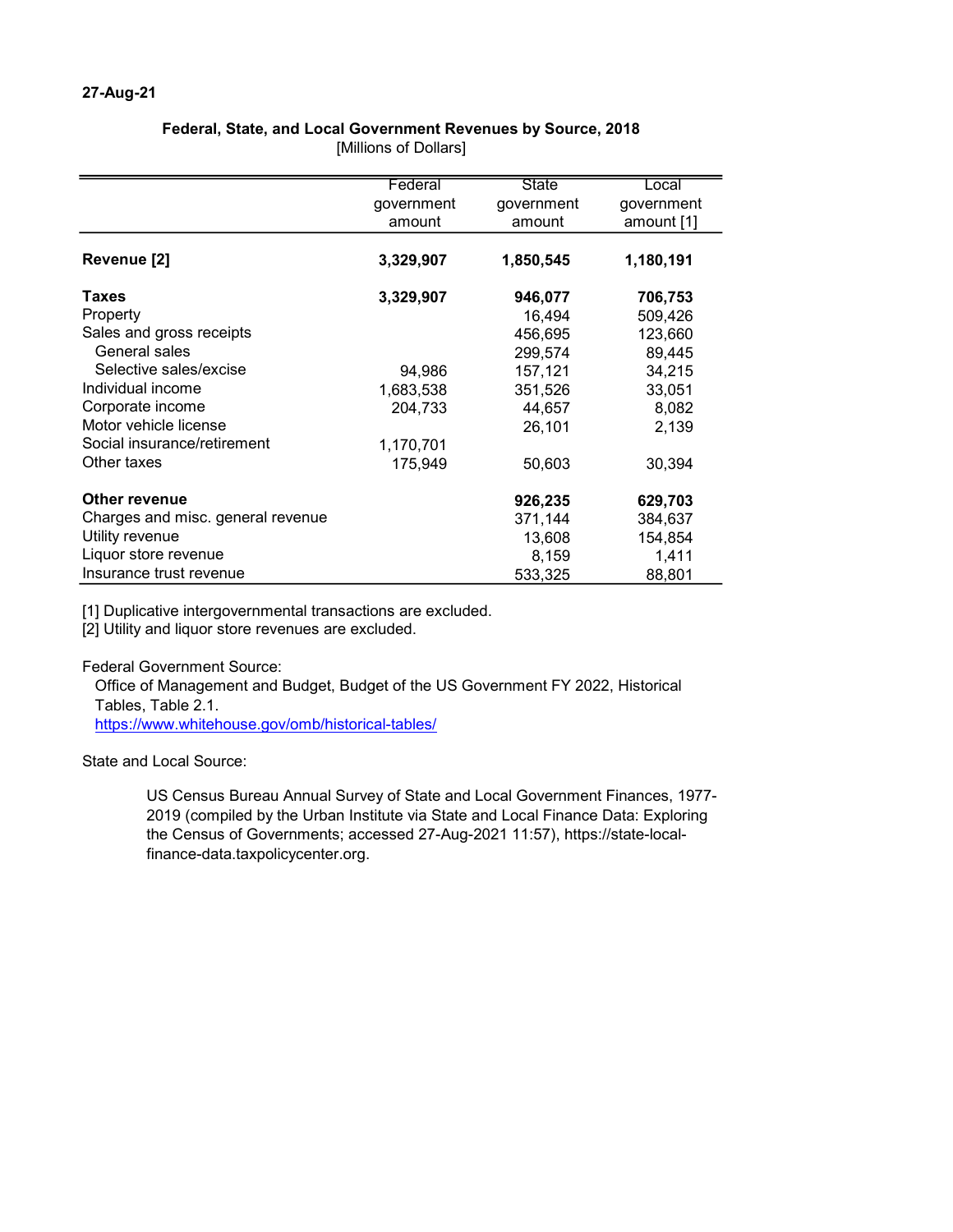## Federal, State, and Local Government Revenues by Source, 2017

[Millions of Dollars]

|                                   | Federal    | <b>State</b> | Local      |
|-----------------------------------|------------|--------------|------------|
|                                   | government | government   | government |
|                                   | amount     | amount       |            |
|                                   |            |              | amount [1] |
| Revenue [2]                       | 3,316,184  | 1,860,188    | 1,263,020  |
|                                   |            |              |            |
| Taxes                             | 3,316,184  | 1,081,563    | 778,234    |
| Property                          |            | 18,334       | 558,674    |
| Sales and gross receipts          |            | 503,127      | 137,443    |
| General sales                     |            | 334,089      | 99,904     |
| Selective sales/excise            | 83,823     | 169,039      | 37,539     |
| Individual income                 | 1,587,120  | 410,094      | 37,562     |
| Corporate income                  | 297,048    | 57,539       | 8,137      |
| Motor vehicle license             |            | 28,131       | 2,305      |
| Social insurance/retirement       | 1,161,897  |              |            |
| Other taxes                       | 186,296    | 64,338       | 34,113     |
| Other revenue                     |            | 802,130      | 649,665    |
| Charges and misc. general revenue |            | 411,727      | 434,465    |
| Utility revenue                   |            | 14,373       | 163,315    |
| Liquor store revenue              |            |              |            |
|                                   |            | 9,132        | 1,563      |
| Insurance trust revenue           |            | 366,898      | 50,321     |

[1] Duplicative intergovernmental transactions are excluded.

[2] Utility and liquor store revenues are excluded.

Federal Government Source:

Office of Management and Budget, Budget of the US Government FY 2022, Historical Tables, Table 2.1.

https://www.whitehouse.gov/omb/historical-tables/

State and Local Source:

US Census Bureau Annual Survey of State and Local Government Finances, 1977- 2019 (compiled by the Urban Institute via State and Local Finance Data: Exploring the Census of Governments; accessed 27-Aug-2021 11:57), https://state-localfinance-data.taxpolicycenter.org.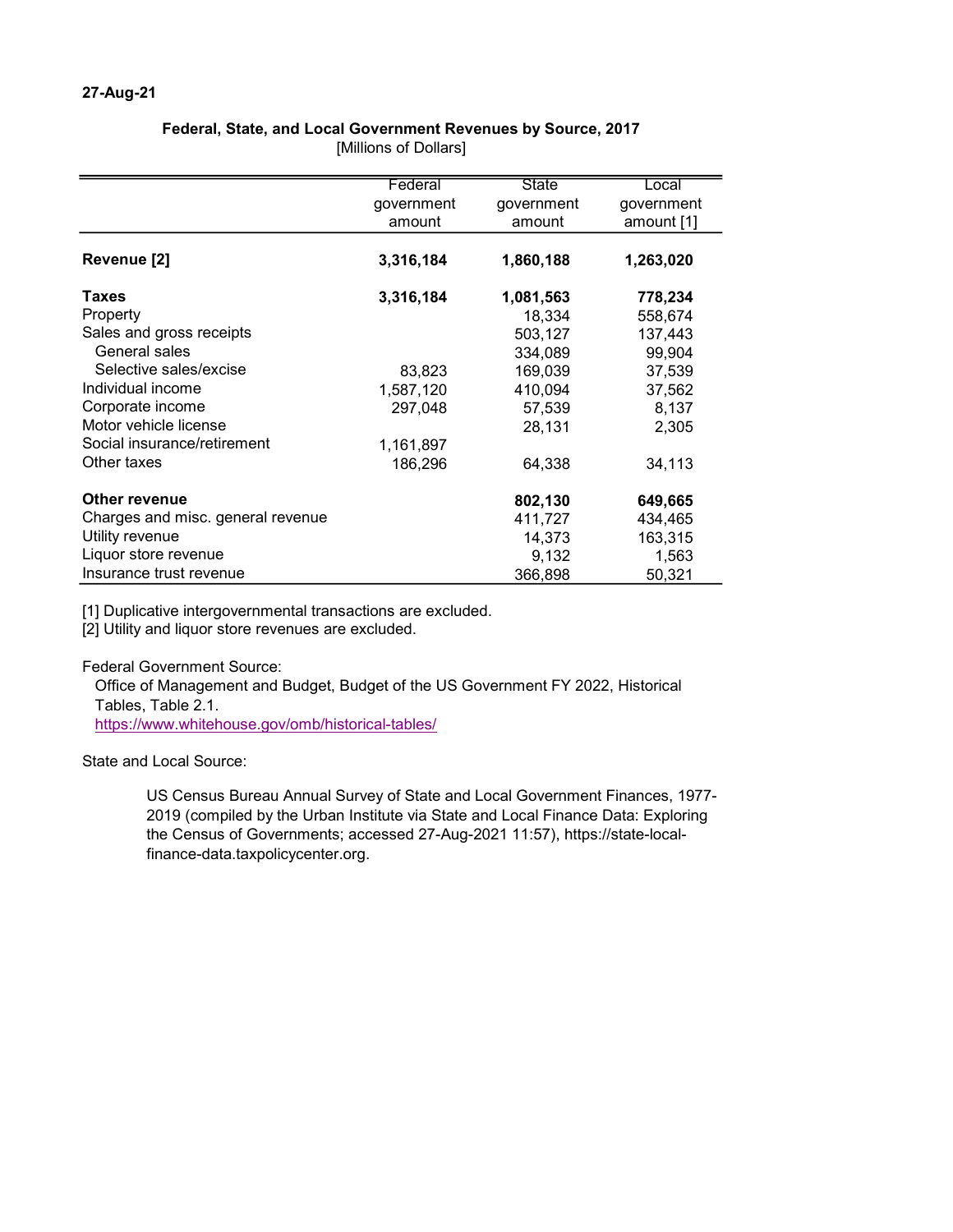## Federal, State, and Local Government Revenues by Source, 2016

[Millions of Dollars]

|                                   | Federal    | State      | Local      |
|-----------------------------------|------------|------------|------------|
|                                   | government | government | government |
|                                   | amount     | amount     | amount [1] |
|                                   |            |            |            |
| Revenue [2]                       | 3,267,961  | 1,478,531  | 1,062,455  |
| Taxes                             | 3,267,961  | 923,259    | 678,759    |
| Property                          |            | 15,899     | 488,694    |
| Sales and gross receipts          |            | 441,158    | 118,467    |
| General sales                     |            | 291,902    | 85,789     |
| Selective sales/excise            | 95,026     | 149,255    | 32,678     |
| Individual income                 | 1,546,075  | 342,376    | 32,934     |
| Corporate income                  | 299,571    | 45,575     | 8,006      |
| Motor vehicle license             |            | 25,538     | 2,000      |
| Social insurance/retirement       | 1,115,065  |            |            |
| Other taxes                       | 212,224    | 52,713     | 28,658     |
| Other revenue                     |            | 576,919    | 535,770    |
| Charges and misc. general revenue |            | 353,236    | 369,129    |
| Utility revenue                   |            | 13,828     | 150,651    |
| Liquor store revenue              |            | 7,818      | 1,422      |
| Insurance trust revenue           |            | 202,037    | 14,567     |

[1] Duplicative intergovernmental transactions are excluded.

[2] Utility and liquor store revenues are excluded.

Federal Government Source:

Office of Management and Budget, Budget of the US Government FY 2015, Historical Tables, Table 2.1.

http://www.whitehouse.gov/omb/budget/Historicals

State and Local Source:

Suggested Citation: US Census Bureau. 2000, updated annually. Annual Survey of State and Local Government Finances, 1977-2017. Compiled by the Urban-Brookings Tax Policy Center. Washington, DC: Urban-Brookings Tax Policy Centers (2016). Date of Access: (30-Mar-2020).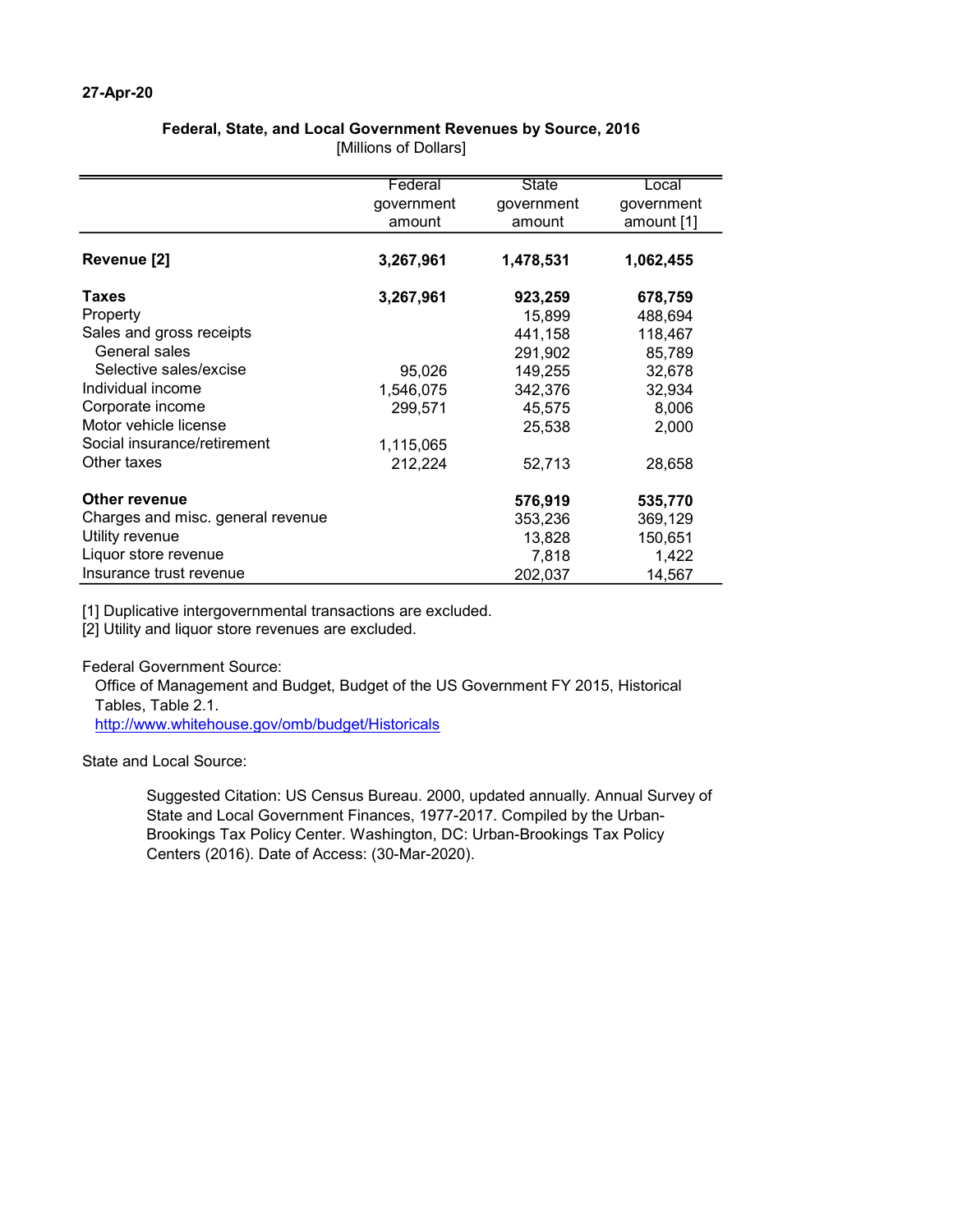## Federal, State, and Local Government Revenues by Source, 2015

[Millions of Dollars]

|                                   | Federal    | State      | Local      |
|-----------------------------------|------------|------------|------------|
|                                   | government | government | government |
|                                   | amount     | amount     | amount [1] |
|                                   |            |            |            |
| Revenue [2]                       | 3,249,887  | 1,536,321  | 1,046,077  |
| Taxes                             | 3,249,887  | 911,430    | 652,271    |
| Property                          |            | 15,283     | 468,968    |
| Sales and gross receipts          |            | 430,709    | 113,650    |
| General sales                     |            | 286,023    | 82,026     |
| Selective sales/excise            | 98,279     | 144,686    | 31,624     |
| Individual income                 | 1,540,802  | 336,558    | 32,303     |
| Corporate income                  | 343,797    | 48,612     | 8,518      |
| Motor vehicle license             |            | 24,411     | 1,932      |
| Social insurance/retirement       | 1,065,257  |            |            |
| Other taxes                       | 201,752    | 55,857     | 26,900     |
|                                   |            |            |            |
| Other revenue                     |            | 647,632    | 546,720    |
| Charges and misc. general revenue |            | 343,367    | 355,239    |
| Utility revenue                   |            | 14,721     | 151,523    |
| Liquor store revenue              |            | 8,020      | 1,392      |
| Insurance trust revenue           |            | 281,523    | 38,566     |

[1] Duplicative intergovernmental transactions are excluded.

[2] Utility and liquor store revenues are excluded.

Federal Government Source:

Office of Management and Budget, Budget of the US Government FY 2015, Historical Tables, Table 2.1.

http://www.whitehouse.gov/omb/budget/Historicals

State and Local Source:

Suggested Citation: US Census Bureau. 2000, updated annually. Annual Survey of State and Local Government Finances, 1977-2017. Compiled by the Urban-Brookings Tax Policy Center. Washington, DC: Urban-Brookings Tax Policy Centers (2015). Date of Access: (30-Mar-2020).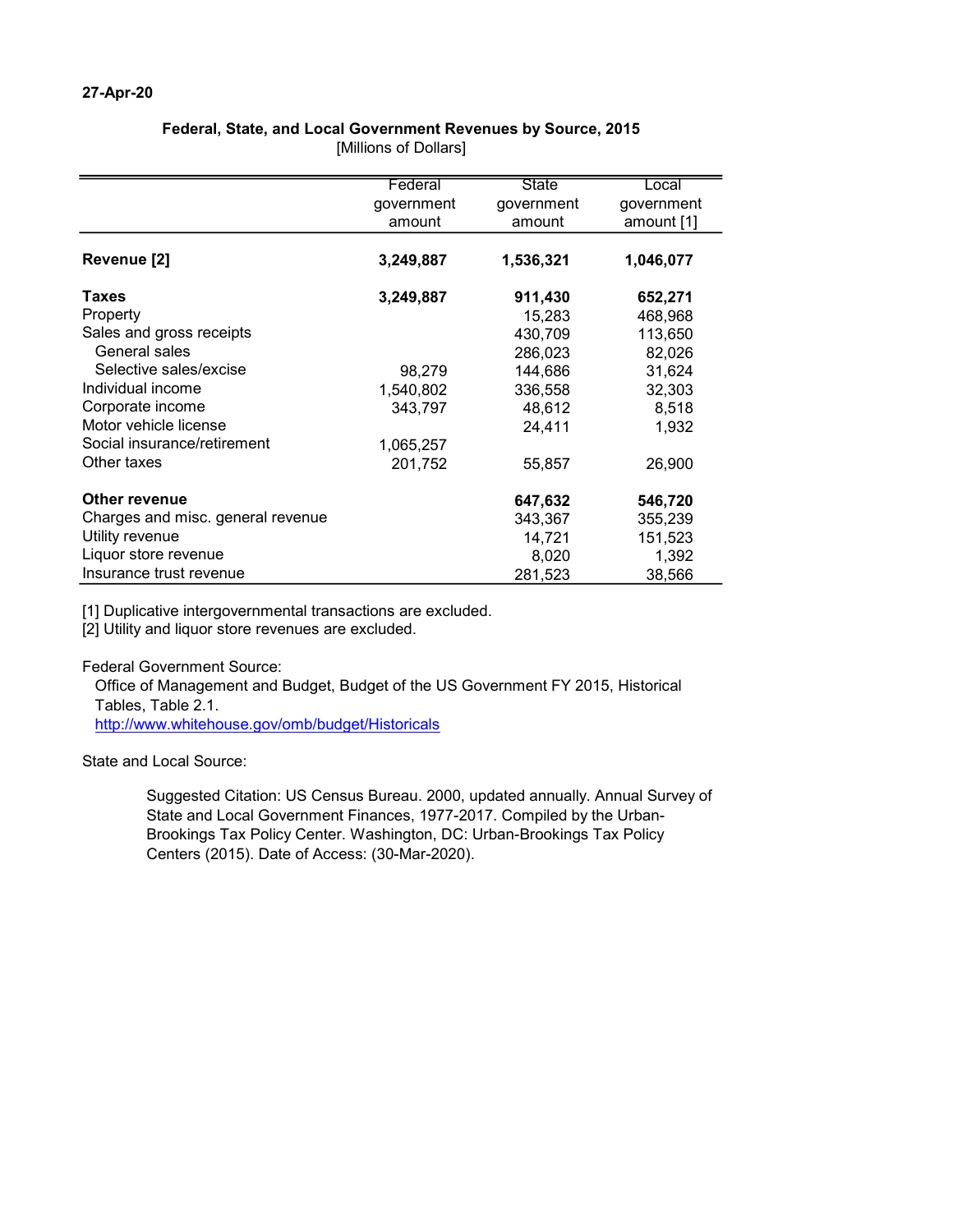## Federal, State, and Local Government Revenues by Source, 2014

[Millions of Dollars]

|                                   | Federal    | <b>State</b> | Local      |
|-----------------------------------|------------|--------------|------------|
|                                   | government | government   | government |
|                                   | amount     | amount       | amount [1] |
|                                   |            |              |            |
| Revenue [2]                       | 3,021,491  | 1,785,456    | 1,070,968  |
| Taxes                             | 3,021,491  | 870,437      | 624,537    |
| Property                          |            | 14,225       | 450,875    |
| Sales and gross receipts          |            | 414,906      | 107,108    |
| General sales                     |            | 273,899      | 76,966     |
| Selective sales/excise            | 93,368     | 141,007      | 30,142     |
| Individual income                 | 1,394,568  | 311,562      | 31,438     |
| Corporate income                  | 320,731    | 46,492       | 8,066      |
| Motor vehicle license             |            | 23,810       | 1,849      |
| Social insurance/retirement       | 1,023,458  |              |            |
| Other taxes                       | 189,366    | 59,442       | 25,201     |
| Other revenue                     |            | 936,950      | 595,059    |
| Charges and misc. general revenue |            | 328,186      | 342,925    |
| Utility revenue                   |            | 14,317       | 147,306    |
| Liquor store revenue              |            | 7,615        | 1,322      |
| Insurance trust revenue           |            | 586,833      | 103,506    |

[1] Duplicative intergovernmental transactions are excluded.

[2] Utility and liquor store revenues are excluded.

Federal Government Source:

Office of Management and Budget, Budget of the US Government FY 2015, Historical Tables, Table 2.1.

http://www.whitehouse.gov/omb/budget/Historicals

State and Local Source:

Suggested Citation: US Census Bureau. 2000, updated annually. Annual Survey of State and Local Government Finances, 1977-2017. Compiled by the Urban-Brookings Tax Policy Center. Washington, DC: Urban-Brookings Tax Policy Centers (2014). Date of Access: (30-Mar-2020).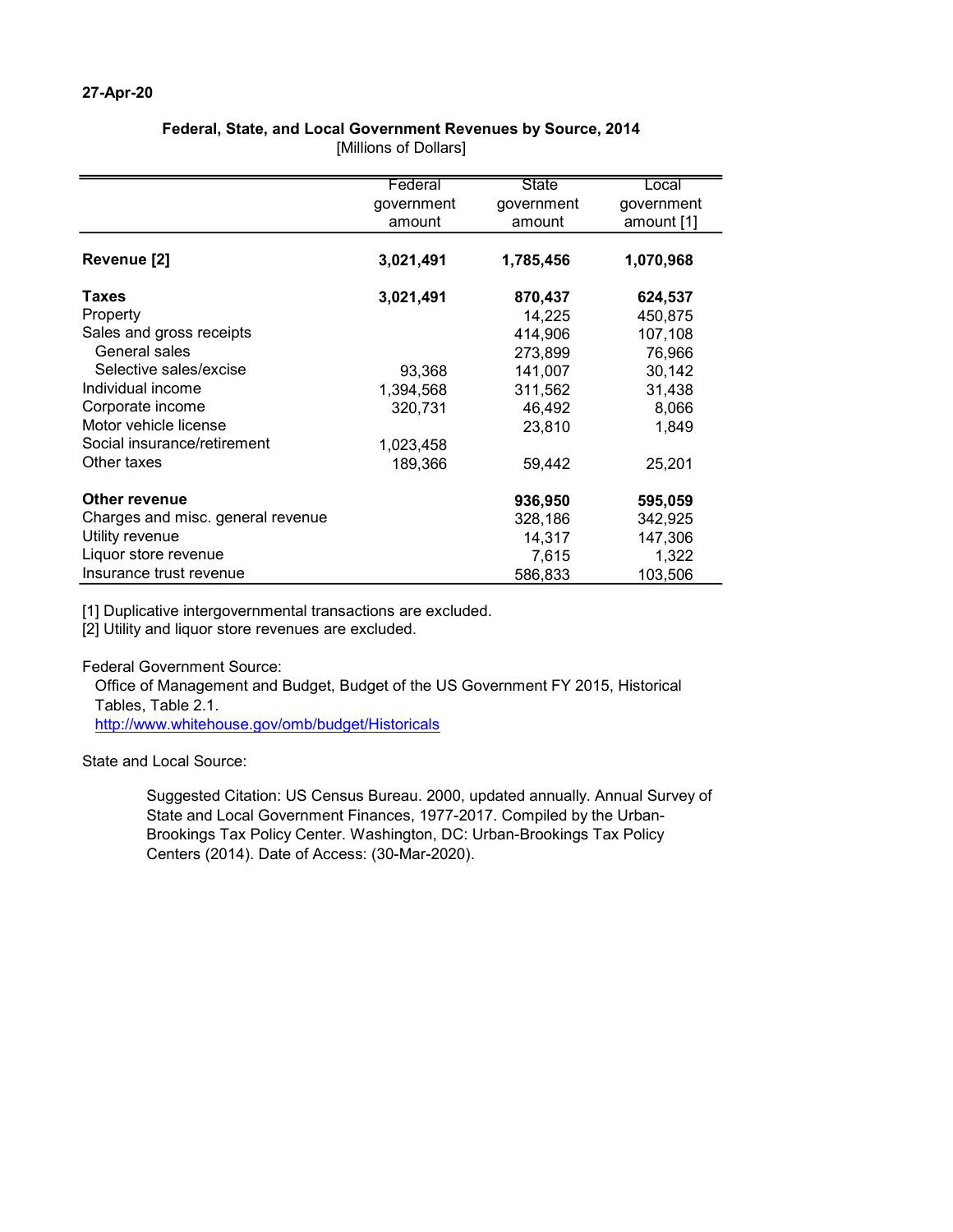|                                   | Federal    | <b>State</b> | Local      |
|-----------------------------------|------------|--------------|------------|
|                                   | government | government   | government |
|                                   | amount     | amount       | amount [1] |
| Revenue [2]                       | 2,775,106  | 1,674,672    | 1,010,010  |
| Taxes                             | 2,775,106  | 850,862      | 605,009    |
| Property                          |            | 13,175       | 440,283    |
| Sales and gross receipts          |            | 401,360      | 102,194    |
| General sales                     |            | 261,709      | 73,180     |
| Selective sales/excise            | 84,007     | 139,650      | 29,014     |
| Individual income                 | 1,316,405  | 309,881      | 29,785     |
| Corporate income                  | 273,506    | 44,871       | 7,982      |
| Motor vehicle license             |            | 23,162       | 1,822      |
| Social insurance/retirement       | 947,820    |              |            |
| Other taxes                       | 153,368    | 58,414       | 22,943     |
| Other revenue                     |            | 844,721      | 548,125    |
| Charges and misc. general revenue |            | 317,630      | 330,701    |
| Utility revenue                   |            | 13,582       | 141,859    |
| Liquor store revenue              |            | 7,328        | 1,266      |
| Insurance trust revenue           |            | 506,181      | 74,300     |

## Federal, State, and Local Government Revenues by Source, 2013 [Millions of Dollars]

[1] Duplicative intergovernmental transactions are excluded.

[2] Utility and liquor store revenues are excluded.

Federal Government Source:

Office of Management and Budget, Budget of the US Government FY 2015, Historical Tables, Table 2.1.

http://www.whitehouse.gov/omb/budget/Historicals

State and Local Source:

Suggested Citation: US Census Bureau. 2000, updated annually. Annual Survey of State and Local Government Finances, 1977-2017. Compiled by the Urban-Brookings Tax Policy Center. Washington, DC: Urban-Brookings Tax Policy Centers (2013). Date of Access: (30-Mar-2020).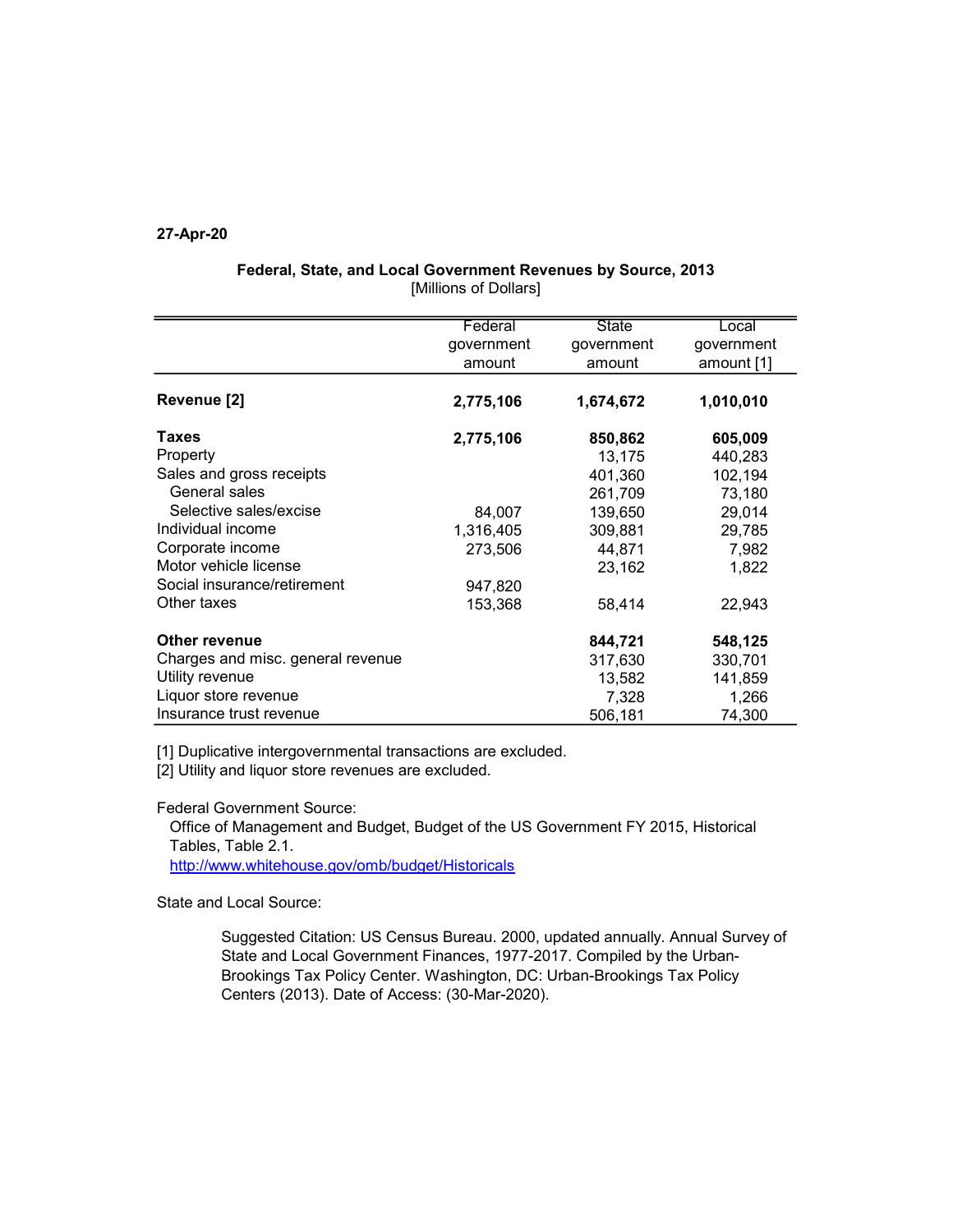|                                   | Federal    | <b>State</b> | Local      |
|-----------------------------------|------------|--------------|------------|
|                                   | government | government   | government |
|                                   | amount     | amount       | amount [1] |
| Revenue [2]                       | 2,449,990  | 1,316,740    | 934,276    |
| Taxes                             | 2,449,990  | 798,518      | 589,467    |
| Property                          |            | 13,107       | 432,747    |
| Sales and gross receipts          |            | 383,157      | 99,015     |
| General sales                     |            | 250,756      | 70,477     |
| Selective sales/excise            | 79,061     | 132,401      | 28,538     |
| Individual income                 | 1,132,206  | 280,590      | 27,307     |
| Corporate income                  | 242,289    | 41,716       | 7,161      |
| Motor vehicle license             |            | 22,860       | 1,772      |
| Social insurance/retirement       | 845,314    |              |            |
| Other taxes                       | 151,120    | 57,088       | 21,465     |
| Other revenue                     |            | 539,400      | 484,568    |
| Charges and misc. general revenue |            | 304,084      | 326,073    |
| Utility revenue                   |            | 13,636       | 138,523    |
| Liquor store revenue              |            | 7,542        | 1,235      |
| Insurance trust revenue           |            | 214,138      | 18,737     |

## Federal, State, and Local Government Revenues by Source, 2012 [Millions of Dollars]

[1] Duplicative intergovernmental transactions are excluded.

[2] Utility and liquor store revenues are excluded.

Federal Government Source:

Office of Management and Budget, Budget of the US Government FY 2015, Historical Tables, Table 2.1.

http://www.whitehouse.gov/omb/budget/Historicals

State and Local Source:

Suggested Citation: US Census Bureau. 2000, updated annually. Annual Survey of State and Local Government Finances, 1977-2017. Compiled by the Urban-Brookings Tax Policy Center. Washington, DC: Urban-Brookings Tax Policy Centers (2012). Date of Access: (30-Mar-2020).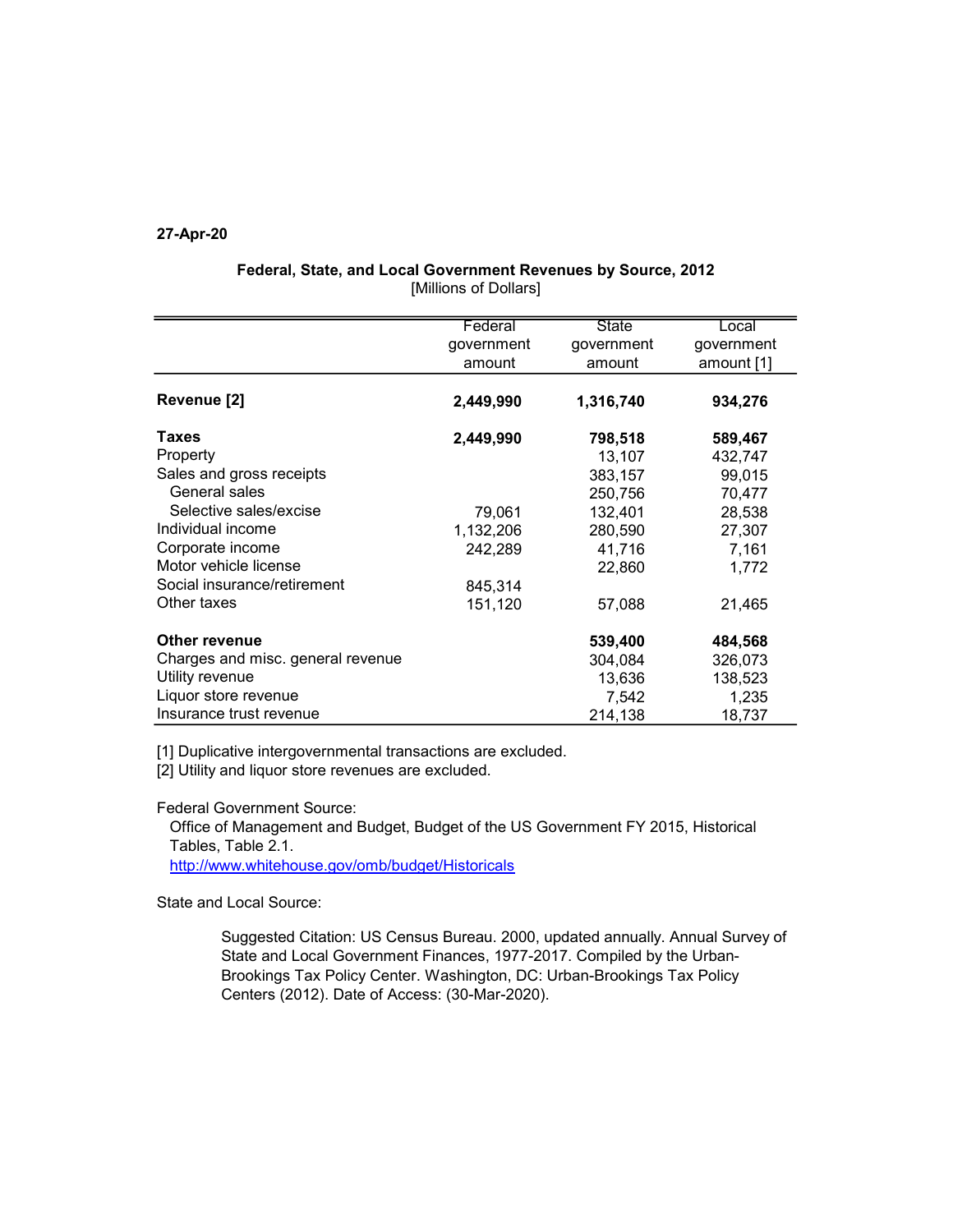|                                   | Federal    | <b>State</b> | Local      |
|-----------------------------------|------------|--------------|------------|
|                                   | government | government   | government |
|                                   | amount     | amount       | amount [1] |
| Revenue [2]                       | 2,303,466  | 1,653,920    | 981,053    |
| <b>Taxes</b>                      | 2,303,466  | 762,379      | 581,791    |
| Property                          |            | 14,243       | 431,528    |
| Sales and gross receipts          |            | 369,476      | 94,503     |
| General sales                     |            | 237,814      | 66,854     |
| Selective sales/excise            | 72,381     | 131,662      | 27,649     |
| Individual income                 | 1,091,473  | 259,613      | 25,680     |
| Corporate income                  | 181,085    | 41,280       | 7,141      |
| Motor vehicle license             |            | 21,536       | 1,655      |
| Social insurance/retirement       | 818,792    |              |            |
| Other taxes                       | 139,735    | 56,229       | 21,283     |
| Other revenue                     |            | 913,272      | 535,562    |
| Charges and misc. general revenue |            | 300,737      | 325,525    |
| Utility revenue                   |            | 14,991       | 135,105    |
| Liquor store revenue              |            | 6,739        | 1,194      |
| Insurance trust revenue           |            | 590,805      | 73,737     |

## Federal, State, and Local Government Revenues by Source, 2011 [Millions of Dollars]

[1] Duplicative intergovernmental transactions are excluded.

[2] Utility and liquor store revenues are excluded.

Federal Government Source:

Office of Management and Budget, Budget of the US Government FY 2015, Historical Tables, Table 2.1.

http://www.whitehouse.gov/omb/budget/Historicals

State and Local Source:

Suggested Citation: US Census Bureau. 2000, updated annually. Annual Survey of State and Local Government Finances, 1977-2017. Compiled by the Urban-Brookings Tax Policy Center. Washington, DC: Urban-Brookings Tax Policy Centers (2011). Date of Access: (30-Mar-2020).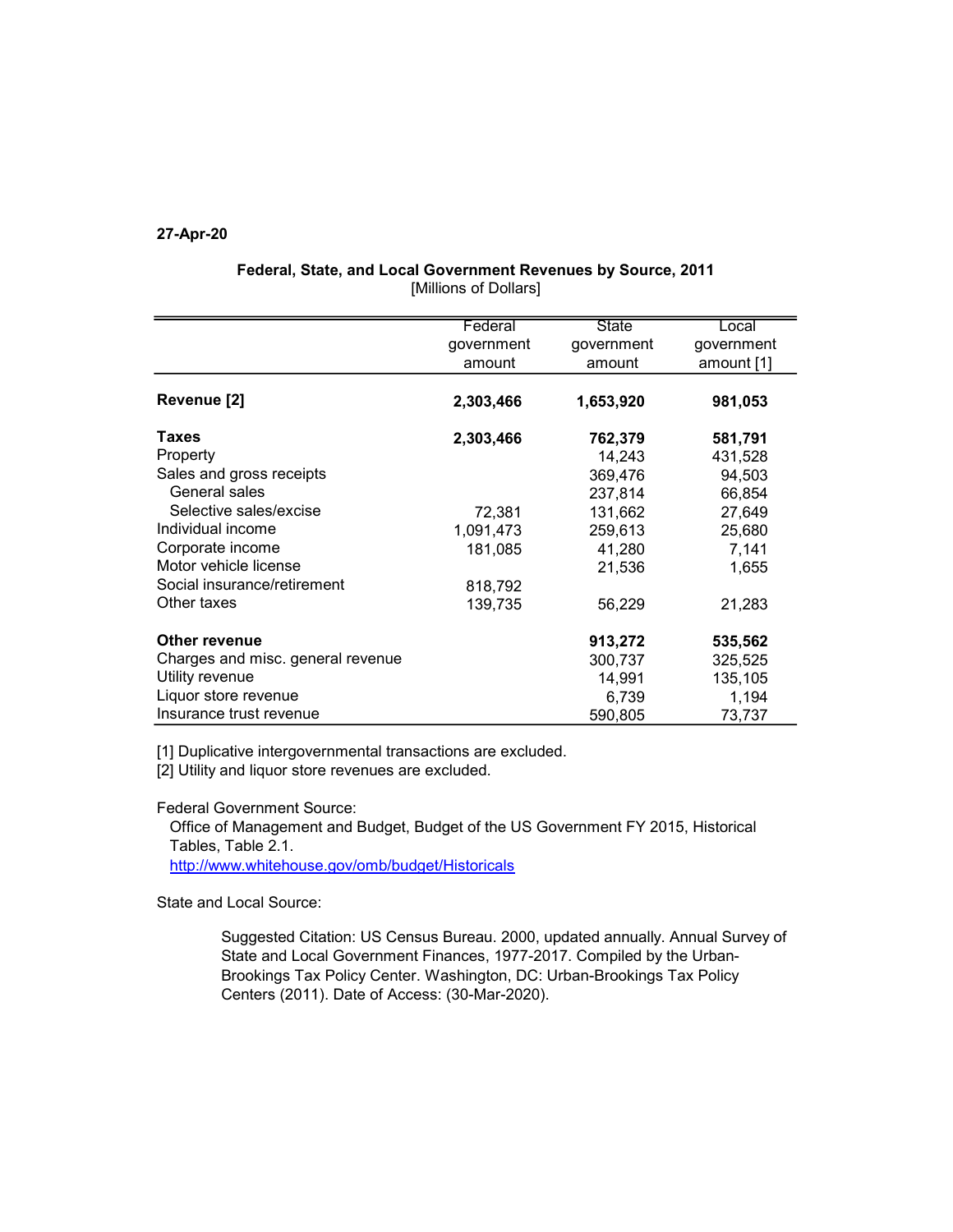|                                   | Federal    | State      | Local      |
|-----------------------------------|------------|------------|------------|
|                                   | government | government | government |
|                                   | amount     | amount     | amount [1] |
| Revenue [2]                       | 2,162,706  | 1,442,938  | 958,526    |
| Taxes                             | 2,162,706  | 705,929    | 572,917    |
| Property                          |            | 14,454     | 429,494    |
| Sales and gross receipts          |            | 344,522    | 91,048     |
| General sales                     |            | 224,314    | 64,185     |
| Selective sales/excise            | 66,909     | 120,208    | 26,864     |
| Individual income                 | 898,549    | 236,987    | 24,524     |
| Corporate income                  | 191,437    | 38,006     | 6,102      |
| Motor vehicle license             |            | 20,861     | 1,598      |
| Social insurance/retirement       | 864,814    |            |            |
| Other taxes                       | 140,997    | 51,099     | 20,152     |
| <b>Other revenue</b>              |            | 758,626    | 518,750    |
| Charges and misc. general revenue |            | 285,906    | 322,293    |
| Utility revenue                   |            | 15,122     | 131,920    |
| Liquor store revenue              |            | 6,495      | 1,221      |
| Insurance trust revenue           |            | 451,103    | 63,316     |

## Federal, State, and Local Government Revenues by Source, 2010 [Millions of Dollars]

[1] Duplicative intergovernmental transactions are excluded.

[2] Utility and liquor store revenues are excluded.

Federal Government Source:

Office of Management and Budget, Budget of the US Government FY 2015, Historical Tables, Table 2.1.

http://www.whitehouse.gov/omb/budget/Historicals

State and Local Source:

Suggested Citation: US Census Bureau. 2000, updated annually. Annual Survey of State and Local Government Finances, 1977-2017. Compiled by the Urban-Brookings Tax Policy Center. Washington, DC: Urban-Brookings Tax Policy Centers (2010). Date of Access: (30-Mar-2020).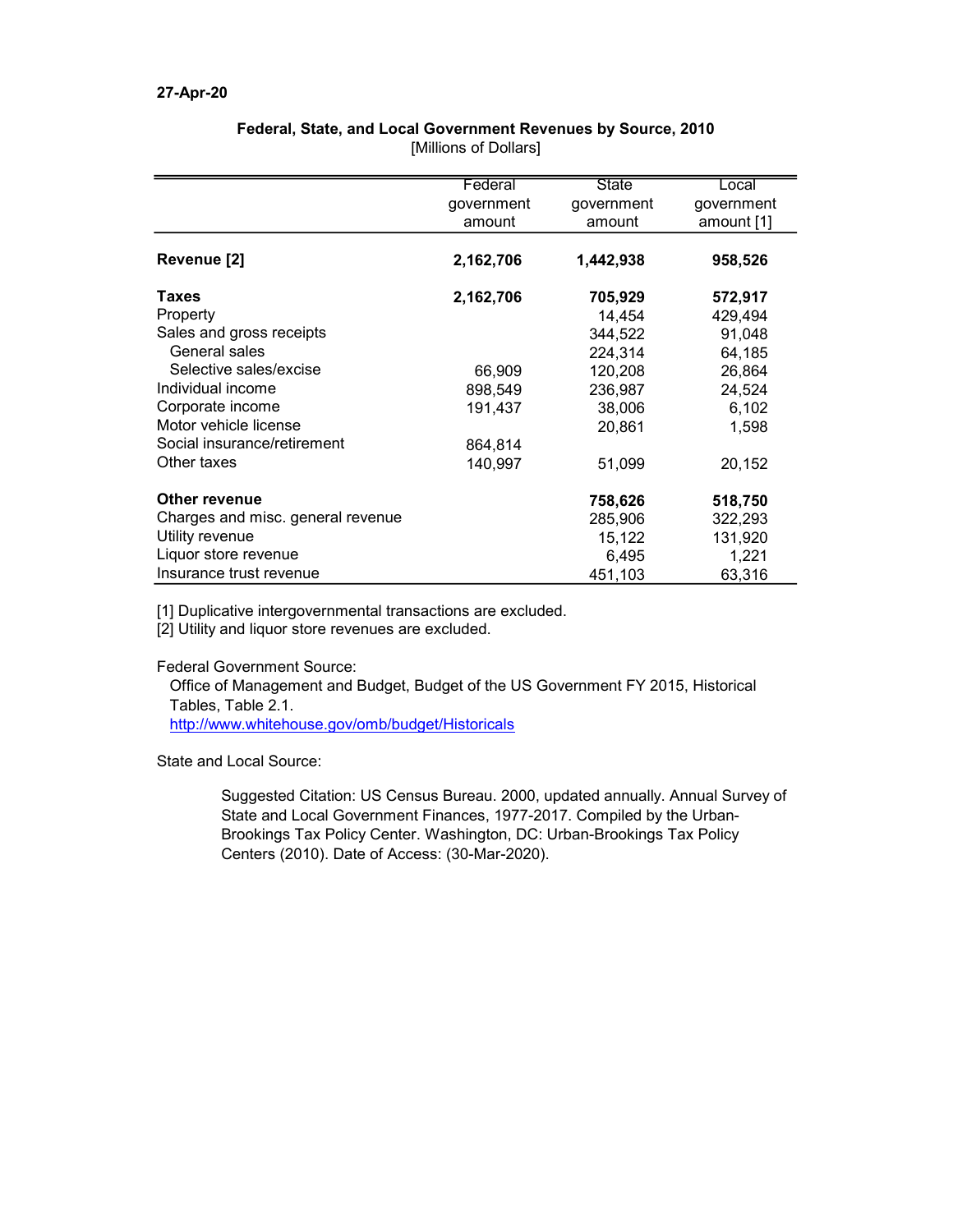## 28-Nov-18

|                                   | Federal    | <b>State</b> | Local      |
|-----------------------------------|------------|--------------|------------|
|                                   | government | government   | government |
|                                   | amount     | amount       | amount [1] |
|                                   |            |              |            |
| Revenue [2]                       | 2,104,989  | 615,816      | 789,270    |
| <b>Taxes</b>                      | 2,104,989  | 713,475      | 568,682    |
| Property                          |            | 12,983       | 421,835    |
| Sales and gross receipts          |            | 342,604      | 91,524     |
| General sales                     |            | 226,782      | 64,519     |
| Selective sales/excise            | 62,483     | 115,822      | 27,006     |
| Individual income                 | 915,308    | 245,881      | 25,061     |
| Corporate income                  | 138,229    | 39,278       | 7,002      |
| Motor vehicle license             |            | 19,627       | 1,623      |
| Social insurance/retirement       | 890,917    |              |            |
| Other taxes                       | 98,052     | 53,103       | 21,636     |
| <b>Other revenue</b>              |            | $-74,811$    | 353,300    |
| Charges and misc. general revenue |            | 285,733      | 323,834    |
| Utility revenue                   |            | 16,471       | 131,503    |
| Liquor store revenue              |            | 6,377        | 1,209      |
| Insurance trust revenue           |            | $-383,391$   | $-103,246$ |

## Federal, State, and Local Government Revenues by Source, 2009 [Millions of Dollars]

[1] Duplicative intergovernmental transactions are excluded.

[2] Utility and liquor store revenues are excluded.

Federal Government Source:

Office of Management and Budget, Budget of the US Government FY 2015, Historical Tables, Table 2.1.

http://www.whitehouse.gov/omb/budget/Historicals

## State and Local Source:

Suggested Citation: State & Local Government Finance Data Query System. http://slfdqs.taxpolicycenter.org/pages.cfm. The Urban Institute-Brookings Institution Tax Policy Center. Data from U.S. Census Bureau, Annual Survey of State and Local Government Finances, Government Finances, Volume 4, and Census of Governments (2009). Date of Access: (1-Nov-2018).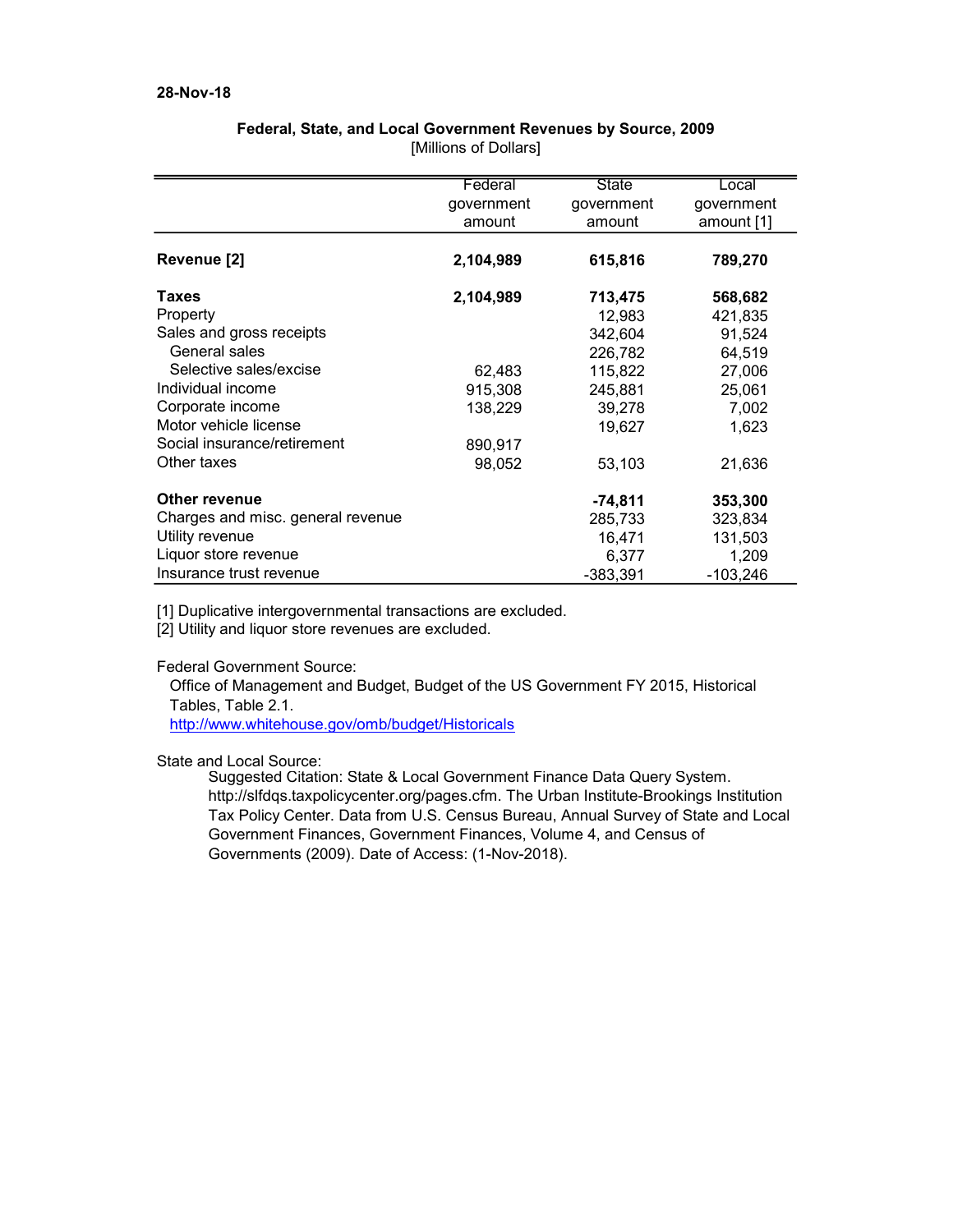|                                   | Federal    | <b>State</b> | Local      |
|-----------------------------------|------------|--------------|------------|
|                                   | government | government   | government |
|                                   | amount     | amount       | amount [1] |
| Revenue [2]                       | 2,523,991  | 1,114,468    | 883,115    |
| Taxes                             | 2,523,991  | 779,720      | 549,878    |
| Property                          |            | 12,689       | 396,850    |
| Sales and gross receipts          |            | 358,825      | 91,120     |
| General sales                     |            | 240,165      | 64,574     |
| Selective sales/excise            | 67,334     | 118,660      | 26,546     |
| Individual income                 | 1,145,747  | 277,996      | 26,906     |
| Corporate income                  | 304,346    | 49,860       | 7,370      |
| Motor vehicle license             |            | 19,558       | 1,640      |
| Social insurance/retirement       | 900,155    |              |            |
| Other taxes                       | 106,409    | 60,792       | 25,992     |
| <b>Other revenue</b>              |            | 357,398      | 456,431    |
| Charges and misc. general revenue |            | 287,927      | 327,010    |
| Utility revenue                   |            | 16,522       | 122,080    |
| Liquor store revenue              |            | 6,128        | 1,114      |
| Insurance trust revenue           |            | 46,820       | 6,227      |

## Federal, State, and Local Government Revenues by Source, 2008 [Millions of Dollars]

[1] Duplicative intergovernmental transactions are excluded.

[2] Utility and liquor store revenues are excluded.

## Federal Government Source:

Office of Management and Budget, Budget of the US Government FY 2016, Historical Tables, Table 2.1.

http://www.whitehouse.gov/omb/budget/Historicals

## State and Local Source:

Suggested Citation: State & Local Government Finance Data Query System. http://slfdqs.taxpolicycenter.org/pages.cfm. The Urban Institute-Brookings Institution Tax Policy Center. Data from U.S. Census Bureau, Annual Survey of State and Local Government Finances, Government Finances, Volume 4, and Census of Governments (2008). Date of Access: (16-Oct-2017).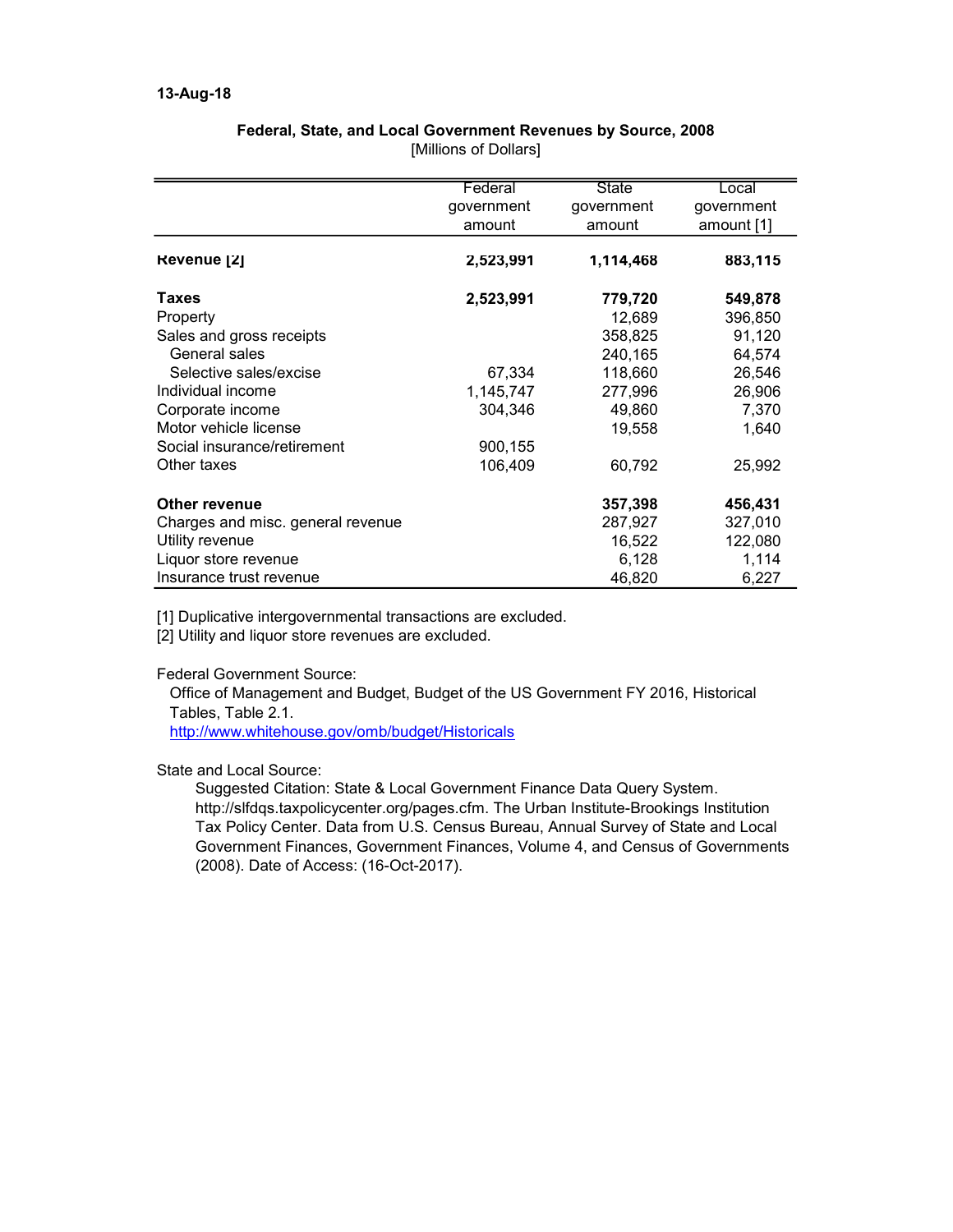## 13-Jun-17

|                                   | Federal    | State      | Eocal      |
|-----------------------------------|------------|------------|------------|
|                                   | government | government | government |
|                                   | amount     | amount     | amount [1] |
| Revenue [2]                       | 2,567,985  | 1,545,597  | 916,294    |
|                                   |            |            |            |
| Taxes                             | 2,567,985  | 757,471    | 525,792    |
| Property                          |            | 12,621     | 376,080    |
| Sales and gross receipts          |            | 352,706    | 87,626     |
| General sales                     |            | 238,304    | 62,159     |
| Selective sales/excise            | 65,069     | 114,402    | 25,466     |
| Individual income                 | 1,163,472  | 265,863    | 24,415     |
| Corporate income                  | 370,243    | 52,915     | 7,711      |
| Motor vehicle license             |            | 19,470     | 1,576      |
| Social insurance/retirement       | 869,607    |            |            |
| Other taxes                       | 99,594     | 53,896     | 28,385     |
| <b>Other revenue</b>              |            | 810,661    | 508,723    |
| Charges and misc. general revenue |            | 267,215    | 314,294    |
| Utility revenue                   |            | 16,736     | 117,197    |
| Liquor store revenue              |            | 5,799      | 1,024      |
| Insurance trust revenue           |            | 520,912    | 76,208     |

## Federal, State, and Local Government Revenues by Source, 2007 [Millions of Dollars]

[1] Duplicative intergovernmental transactions are excluded.

[2] Utility and liquor store revenues are excluded.

Federal Government Source:

Office of Management and Budget, Budget of the US Government FY 2015, Historical Tables, Table 2.1.

http://www.whitehouse.gov/omb/budget/Historicals

State and Local Source:

Suggested Citation: State & Local Government Finance Data Query System. http://slfdqs.taxpolicycenter.org/pages.cfm. The Urban Institute-Brookings Institution Tax Policy Center. Data from U.S. Census Bureau, Annual Survey of State and Local Government Finances, Government Finances, Volume 4, and Census of Governments (2007). Date of Access: (02-Feb-2017).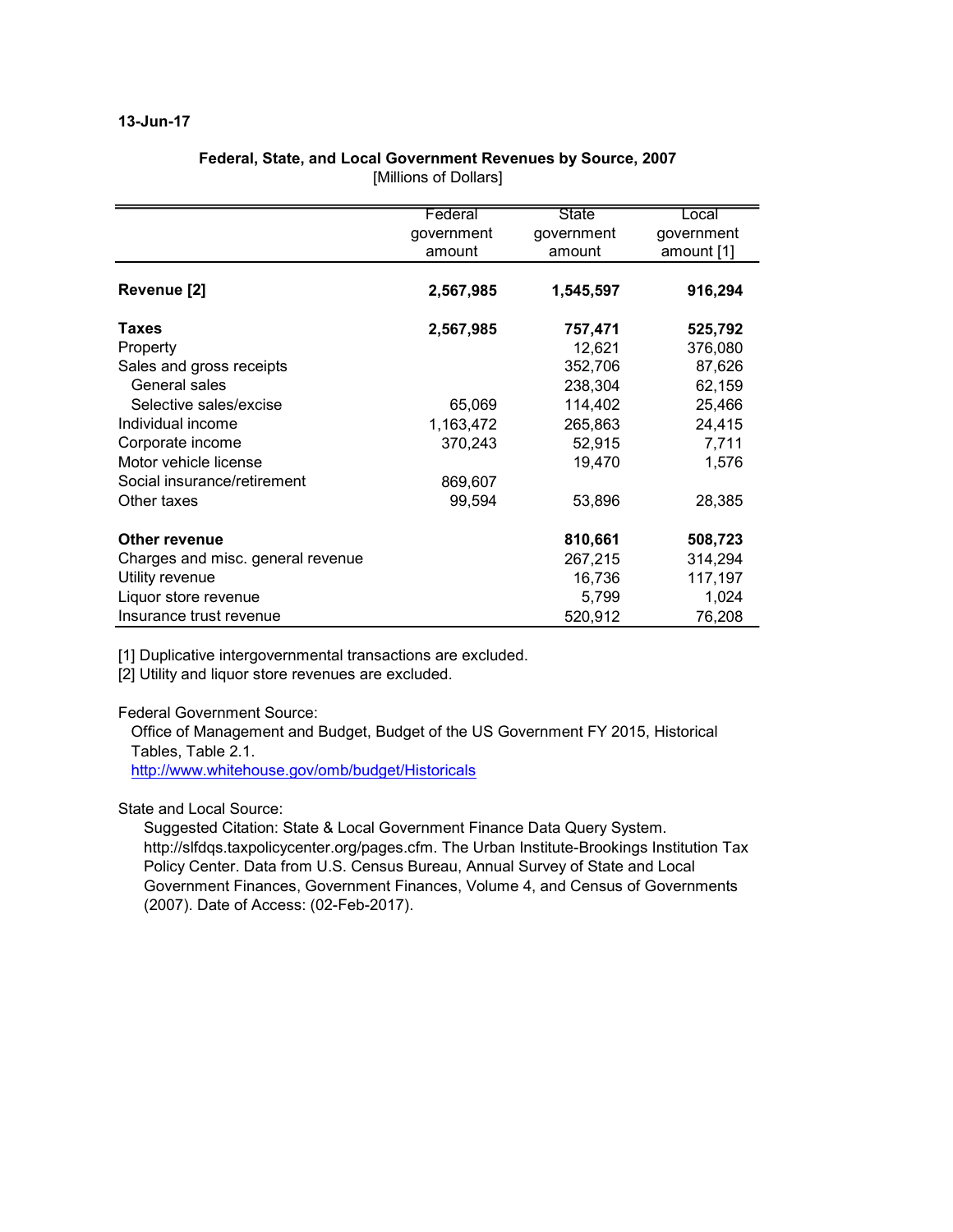## 12-Dec-11

|                                   | Federal    | <b>State</b> | Local      |
|-----------------------------------|------------|--------------|------------|
|                                   | government | government   | government |
|                                   | amount     | amount       | amount [1] |
| Revenue [2]                       | 2,406,869  | 1,333,716    | 823,824    |
| Taxes                             | 2,406,869  | 715,973      | 489,693    |
| Property                          |            | 12,284       | 352,275    |
| Sales and gross receipts          |            | 337,949      | 79,786     |
| General sales                     |            | 229,630      | 56,199     |
| Selective sales/excise            | 73,961     | 108,319      | 23,587     |
| Individual income                 | 1,043,908  | 245,646      | 23,021     |
| Corporate income                  | 353,915    | 47,469       | 5,612      |
| Motor vehicle license             |            | 18,997       | 1,490      |
| Social insurance/retirement       | 837,821    |              |            |
| Other taxes                       | 97,264     | 53,629       | 27,510     |
| <b>Other revenue</b>              |            | 639,035      | 444,474    |
| Charges and misc. general revenue |            | 255,520      | 283,313    |
| Utility revenue                   |            | 15,817       | 109,397    |
| Liquor store revenue              |            | 5,475        | 947        |
| Insurance trust revenue           |            | 362,223      | 50,817     |

## Federal, State, and Local Government Revenues by Source, 2006 [Millions of Dollars]

[1] Duplicative intergovernmental transactions are excluded.

[2] Utility and liquor store revenues are excluded.

Federal Government Source:

Office of Management and Budget, Budget of the US Government FY 2012, Historical Tables, Table 2.1.

http://www.whitehouse.gov/omb/budget/Historicals

State and Local Source:

State & Local Government Finance Data Query System.

http://www.taxpolicycenter.org/slf-dqs/pages.cfm

The Urban Institute-Brookings Institution Tax Policy Center. Data from U.S. Census Bureau, Annual Survey of State and Local Government Finances, Government Finances Volume 4, and Census of Governments (2006). Date of Access: (11-Dec-11 07:04 PM).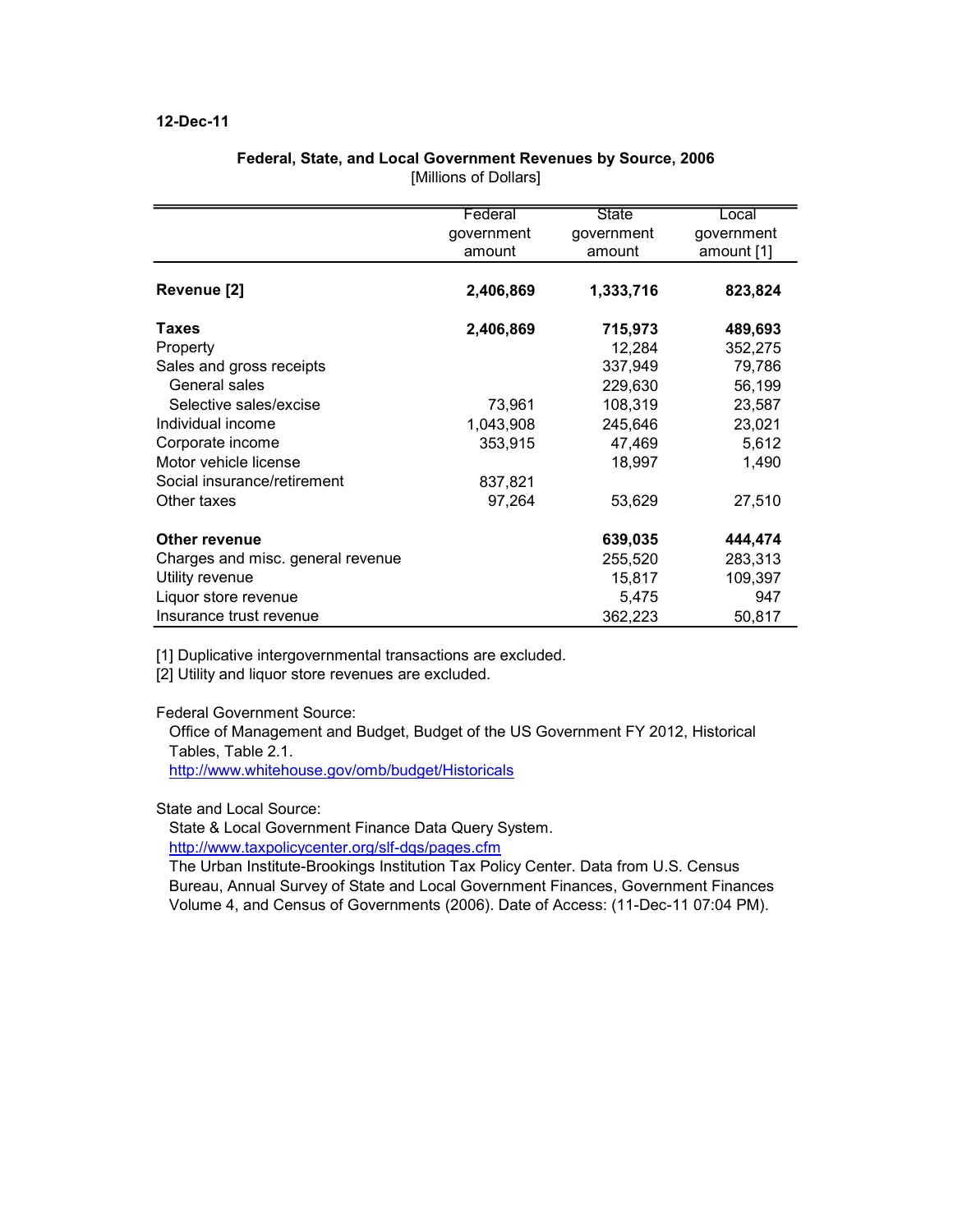## 24-Oct-10

|                                   | Federal    | State      | Local      |
|-----------------------------------|------------|------------|------------|
|                                   | government | government | government |
|                                   | amount     | amount     | amount [1] |
| Revenue [2]                       | 2,153,859  | 1,214,931  | 755,450    |
|                                   |            |            |            |
| Taxes                             | 2,153,859  | 650,612    | 447,901    |
| Property                          |            | 11,342     | 324,437    |
| Sales and gross receipts          |            | 312,584    | 71,682     |
| General sales                     |            | 212,921    | 50,031     |
| Selective sales/excise            | 73,094     | 99,663     | 21,651     |
| Individual income                 | 927,222    | 221,597    | 20,676     |
| Corporate income                  | 278,282    | 38,691     | 4,565      |
| Motor vehicle license             |            | 18,221     | 1,435      |
| Social insurance/retirement       | 794,125    |            |            |
| Other taxes                       | 81,136     | 48,176     | 25,107     |
| Other revenue                     |            | 584,066    | 407,410    |
| Charges and misc. general revenue |            | 228,497    | 260,466    |
| Utility revenue                   |            | 14,628     | 98,989     |
| Liquor store revenue              |            | 5,118      | 872        |
| Insurance trust revenue           |            | 335,822    | 47,083     |

## Federal, State, and Local Government Revenues by Source, 2005 [Millions of Dollars]

[1] Duplicative intergovernmental transactions are excluded.

[2] Utility and liquor store revenues are excluded.

Federal Government Source:

Office of Management and Budget, Budget of the US Government FY 2010, Historical Tables, Table 2.1.

http://www.gpoaccess.gov/usbudget/fy10/sheets/hist02z1.xls

State and Local Source:

State & Local Government Finance Data Query System.

http://www.taxpolicycenter.org/slf-dqs/pages.cfm

The Urban Institute-Brookings Institution Tax Policy Center. Data from U.S. Census Bureau, Annual Survey of State and Local Government Finances, Government Finances Volume 4, and Census of Governments (2008). Date of Access: (24-Oct-10 07:04 PM).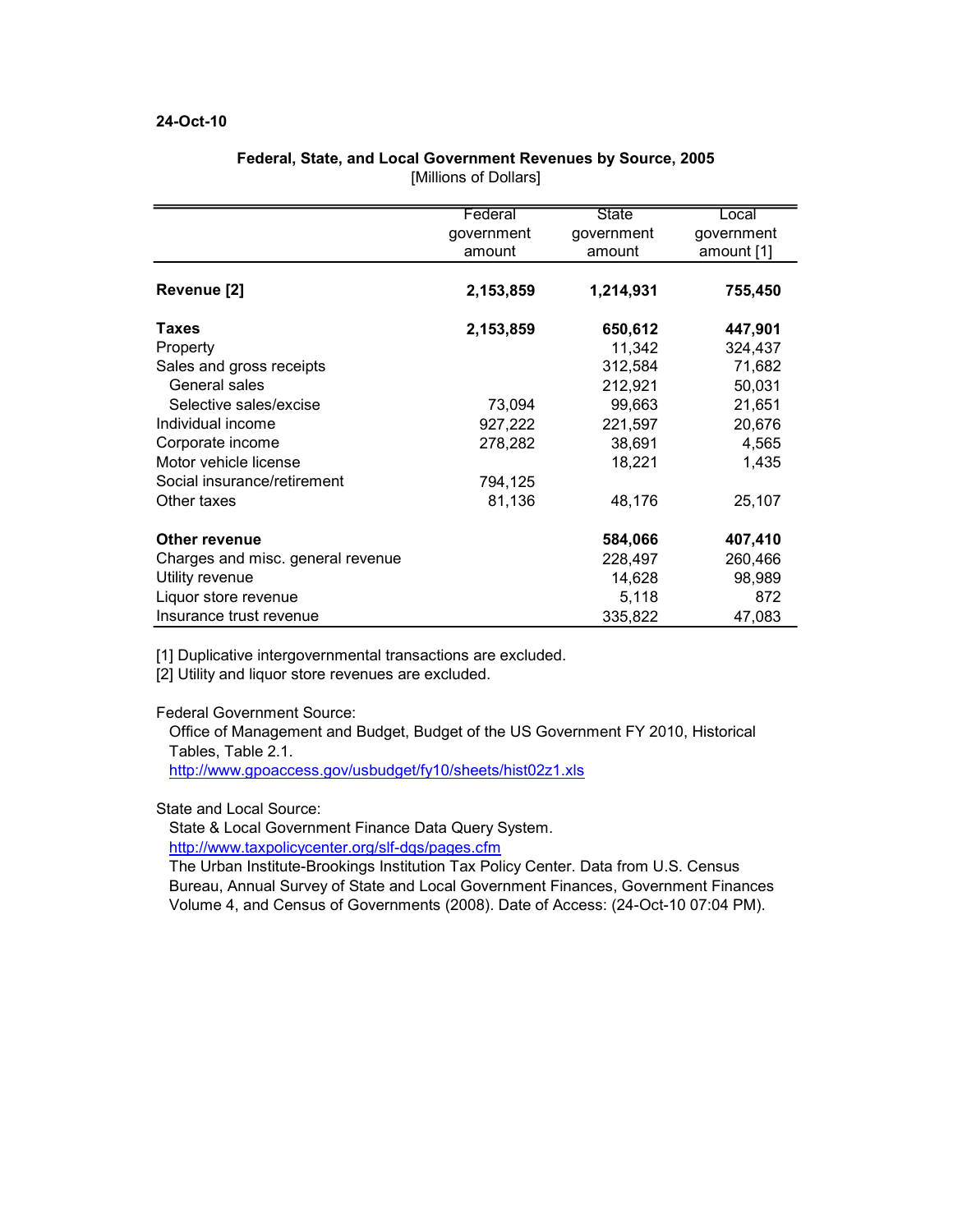# Federal, State, and Local Government Revenues by Source, 2004

|                                   | Federal    | <b>State</b> | Local      |
|-----------------------------------|------------|--------------|------------|
|                                   | government | government   | government |
|                                   | amount     | amount       | amount [1] |
|                                   |            |              |            |
| Revenue [2]                       | 1,880,279  | 1,174,602    | 721,511    |
| <b>Taxes</b>                      | 1,880,279  | 590,404      | 420,141    |
| Property                          |            | 10,714       | 307,227    |
| Sales and gross receipts          |            | 293,287      | 67,740     |
| General sales                     |            | 197,949      | 47,394     |
| Selective sales/excise            | 69,855     | 95,338       | 20,346     |
| Individual income                 | 808,959    | 196,255      | 18,960     |
| Corporate income                  | 189,371    | 30,229       | 3,487      |
| Motor vehicle license             |            | 17,336       | 1,405      |
| Social insurance/retirement       | 733,407    |              |            |
| Other taxes                       | 78,687     | 42,583       | 21,323     |
| <b>Other revenue</b>              |            | 602,893      | 397,605    |
| Charges and misc. general revenue |            | 208,870      | 244,869    |
| Utility revenue                   |            | 13,755       | 95,403     |
| Liquor store revenue              |            | 4,941        | 832        |
| Insurance trust revenue           |            | 375,327      | 56,500     |

[Millions of Dollars]

[1] Duplicative intergovernmental transactions are excluded.

[2] Utility and liquor store revenues are excluded.

Federal Government Source:

Office of Management and Budget, Budget of the US Government FY 2010, Historical Tables, Table 2.1.

http://www.gpoaccess.gov/usbudget/fy10/sheets/hist02z1.xls

### State and Local Source:

State & Local Government Finance Data Query System. http://www.taxpolicycenter.org/slf-dqs/pages.cfm

The Urban Institute-Brookings Institution Tax Policy Center. Data from U.S. Census Bureau, Annual Survey of State and Local Government Finances, Government Finances Volume 4, and Census of Governments (2004). Date of Access: (13-Jan-10 07:34 PM).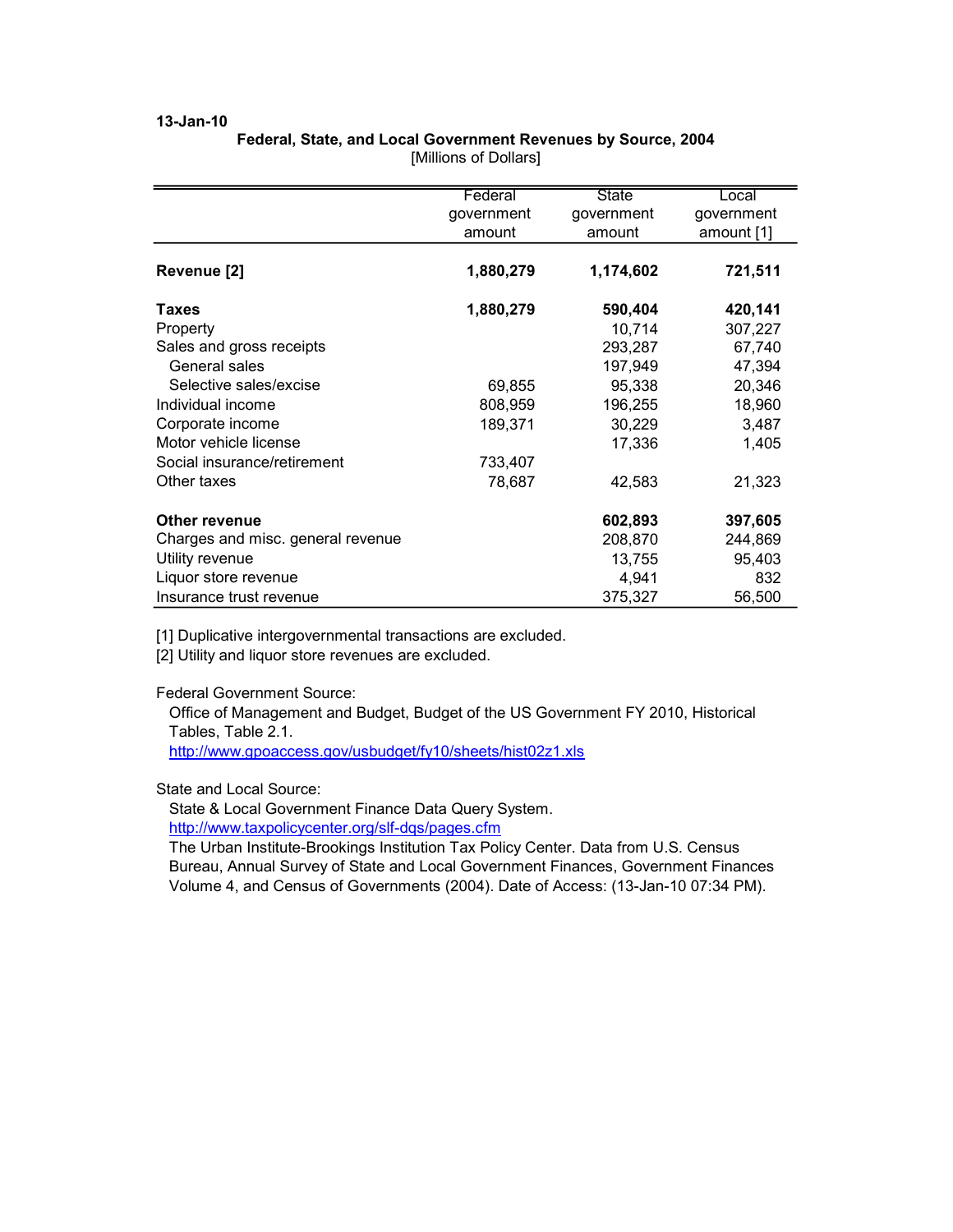# Federal, State, and Local Government Revenues by Source, 2003

|                                   | Federal    | State      | Local      |
|-----------------------------------|------------|------------|------------|
|                                   | government | government | government |
|                                   | amount     | amount     | amount [1] |
|                                   |            |            |            |
| Revenue [2]                       | 1,782,532  | 917,006    | 632,679    |
| Taxes                             | 1,782,532  | 548,991    | 389,981    |
| Property                          |            | 10,471     | 286,213    |
| Sales and gross receipts          |            | 273,811    | 63,975     |
| General sales                     |            | 184,597    | 44,626     |
| Selective sales/excise            | 67,524     | 89,215     | 19,350     |
| Individual income                 | 793,699    | 181,933    | 17,475     |
| Corporate income                  | 131,778    | 28,384     | 2,985      |
| Motor vehicle license             |            | 16,009     | 1,370      |
| Social insurance/retirement       | 712,978    |            |            |
| Other taxes                       | 76,553     | 38,383     | 17,964     |
| <b>Other revenue</b>              |            | 385,051    | 334,051    |
| Charges and misc. general revenue |            | 201,741    | 233,235    |
| Utility revenue                   |            | 12,518     | 90,532     |
| Liquor store revenue              |            | 4,518      | 820        |
| Insurance trust revenue           |            | 166,274    | 9,463      |

[Millions of Dollars]

[1] Duplicative intergovernmental transactions are excluded.

[2] Utility and liquor store revenues are excluded.

Federal Government Source:

Office of Management and Budget, Budget of the US Government FY 2010, Historical Tables, Table 2.1.

http://www.gpoaccess.gov/usbudget/fy10/sheets/hist02z1.xls

## State and Local Source:

State & Local Government Finance Data Query System. http://www.taxpolicycenter.org/slf-dqs/pages.cfm

The Urban Institute-Brookings Institution Tax Policy Center. Data from U.S. Census Bureau, Annual Survey of State and Local Government Finances, Government Finances Volume 4, and Census of Governments (2003). Date of Access: (13-Jan-10 07:34 PM).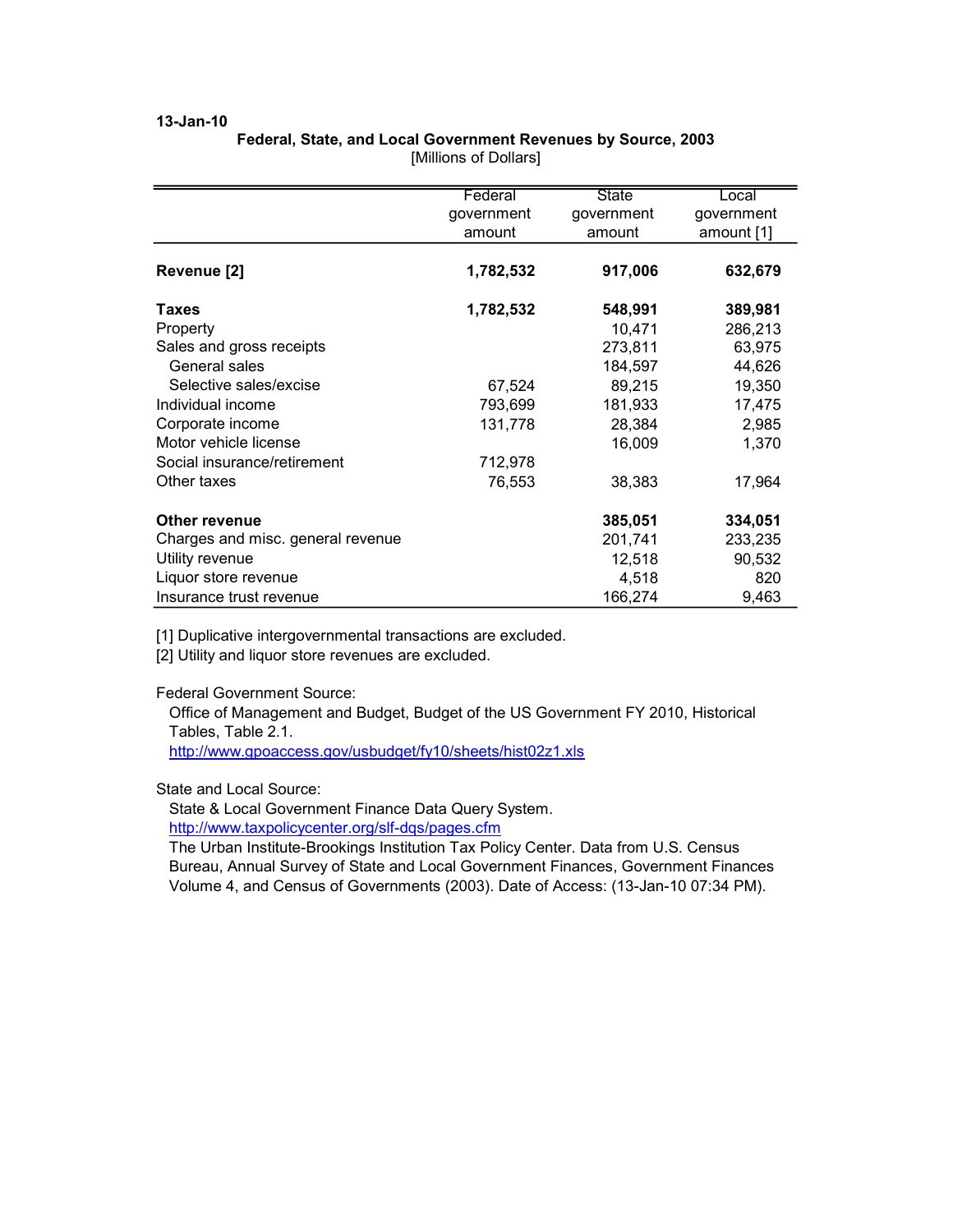# Federal, State, and Local Government Revenues by Source, 2002

|                                   | Federal    | <b>State</b> | Local       |
|-----------------------------------|------------|--------------|-------------|
|                                   | government | government   | government  |
|                                   | amount     | amount       | amount [1]  |
|                                   |            |              |             |
| Revenue [2]                       | 1,853,395  | 745,388      | 593,240     |
| <b>Taxes</b>                      | 1,853,395  | 535,191      | 369,910     |
| Property                          |            | 9,702        | 269,489     |
| Sales and gross receipts          |            | 262,361      | 61,762      |
| General sales                     |            | 179,665      | 43,321      |
| Selective sales/excise            | 66,989     | 82,695       | 18,440      |
| Individual income                 | 858,345    | 185,647      | 17,186      |
| Corporate income                  | 148,044    | 25,123       | 3,029       |
| Motor vehicle license             |            | 15,641       | 1,294       |
| Social insurance/retirement       | 700,760    |              |             |
| Other taxes                       | 79,257     | 36,717       | 17,150      |
| Other revenue                     |            | 226,421      | 314,524     |
| Charges and misc. general revenue |            | 192,003      | 227,229     |
| Utility revenue                   |            | 11,935       | 90,417      |
| Liquor store revenue              |            | 4,288        | 777         |
| Insurance trust revenue           |            | 18,194       | $-3,898.89$ |

[Millions of Dollars]

[1] Duplicative intergovernmental transactions are excluded.

[2] Utility and liquor store revenues are excluded.

Federal Government Source:

Office of Management and Budget, Budget of the US Government FY 2010, Historical Tables, Table 2.1.

http://www.gpoaccess.gov/usbudget/fy10/sheets/hist02z1.xls

## State and Local Source:

State & Local Government Finance Data Query System. http://www.taxpolicycenter.org/slf-dqs/pages.cfm

The Urban Institute-Brookings Institution Tax Policy Center. Data from U.S. Census Bureau, Annual Survey of State and Local Government Finances, Government Finances Volume 4, and Census of Governments (2002). Date of Access: (13-Jan-10 07:34 PM).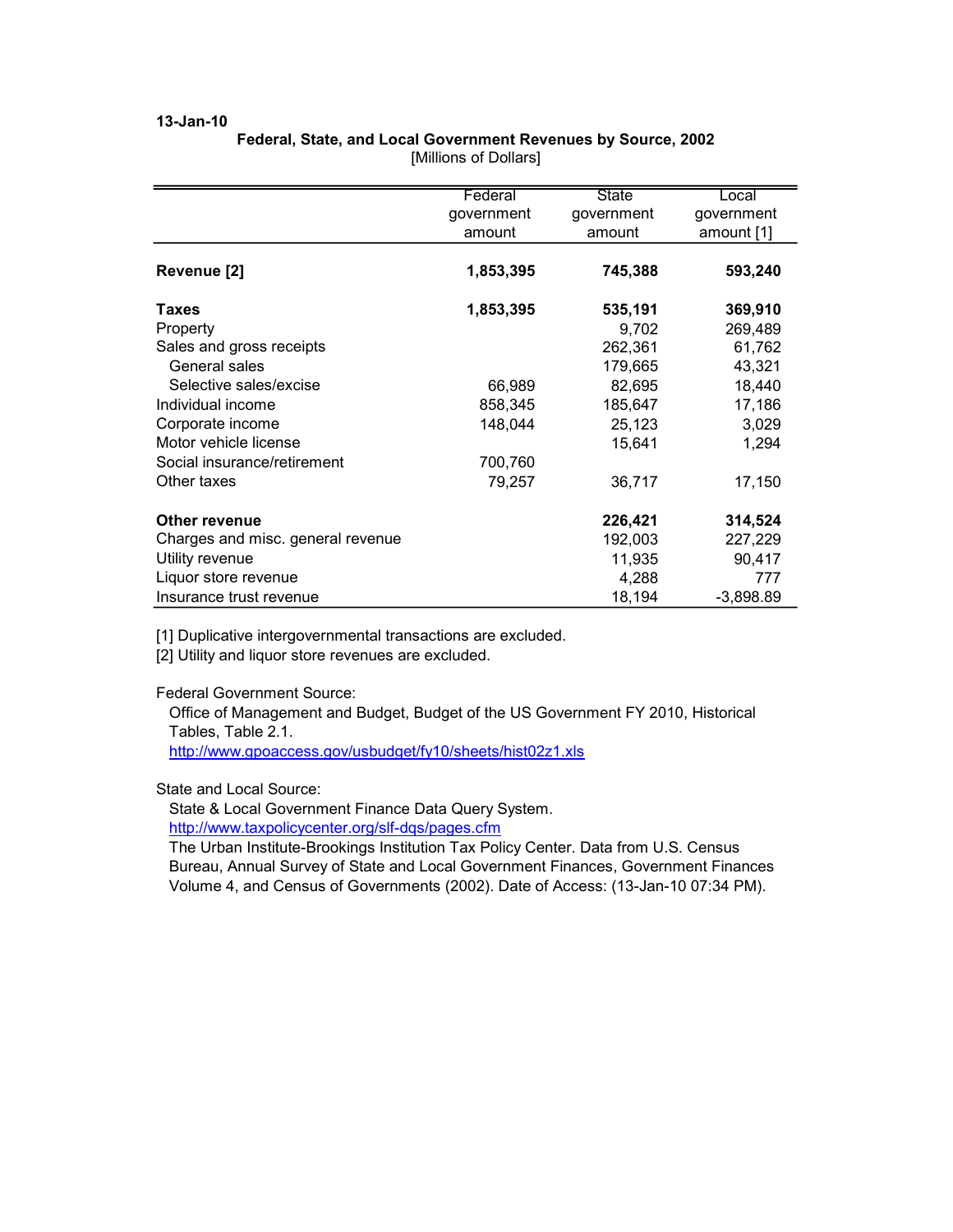## Federal, State, and Local Government Revenues by Source, 2001

|                                   | Federal    | <b>State</b> | Local      |
|-----------------------------------|------------|--------------|------------|
|                                   | government | government   | government |
|                                   | amount     | amount       | amount [1] |
| Revenue [2]                       | 1,991,426  | 863,662      | 602,736    |
| <b>Taxes</b>                      | 1,991,426  | 559,679      | 354,439    |
| Property                          |            | 10,430       | 253,259    |
| Sales and gross receipts          |            | 258,018      | 62,199     |
| General sales                     |            | 179,319      | 44,110     |
| Selective sales/excise            | 66,232     | 78,699       | 18,089     |
| Individual income                 | 994,339    | 208,079      | 18,254     |
| Corporate income                  | 151,075    | 31,687       | 3,609      |
| Motor vehicle license             |            | 15,141       | 1,306      |
| Social insurance/retirement       | 693,967    |              |            |
| Other taxes                       | 85,813     | 36,323       | 15,813     |
| <b>Other revenue</b>              |            | 315,005      | 337,734    |
| Charges and misc. general revenue |            | 183,998      | 225,011    |
| Utility revenue                   |            | 6,930        | 88,676     |
| Liquor store revenue              |            | 4,092        | 762        |
| Insurance trust revenue           |            | 119,985      | 23,285     |

[Millions of Dollars]

[1] Duplicative intergovernmental transactions are excluded.

[2] Utility and liquor store revenues are excluded.

Federal Government Source:

Office of Management and Budget, Budget of the US Government FY 2010, Historical Tables, Table 2.1.

http://www.gpoaccess.gov/usbudget/fy10/sheets/hist02z1.xls

#### State and Local Source:

State & Local Government Finance Data Query System. http://www.taxpolicycenter.org/slf-dqs/pages.cfm

The Urban Institute-Brookings Institution Tax Policy Center. Data from U.S. Census Bureau, Annual Survey of State and Local Government Finances, Government Finances Volume 4, and Census of Governments (2001). Date of Access: (13-Jan-10 07:34 PM).